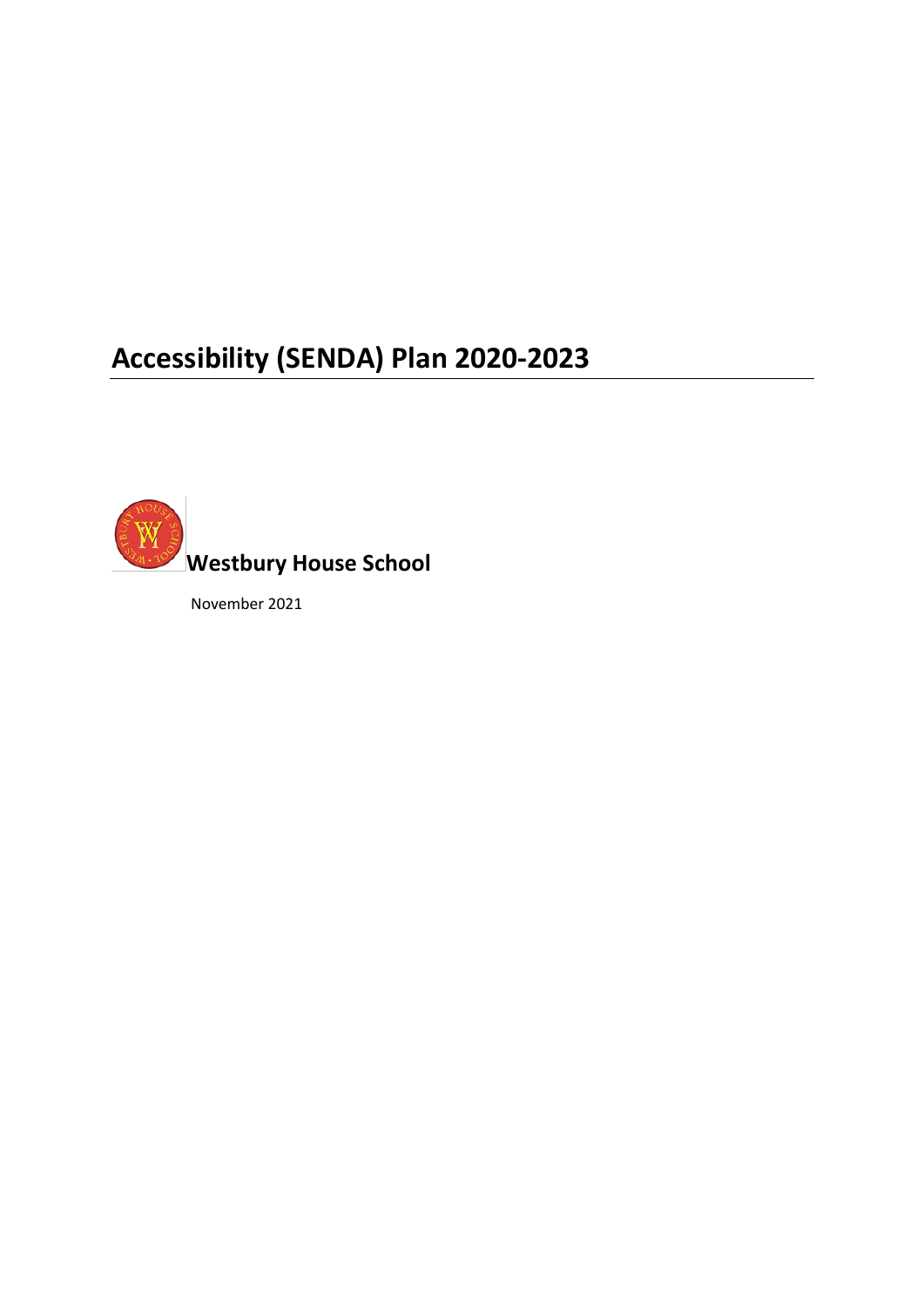# **Contents**

| 3  |  |
|----|--|
| 4  |  |
|    |  |
| 6  |  |
|    |  |
| 8  |  |
| -9 |  |
| 10 |  |
|    |  |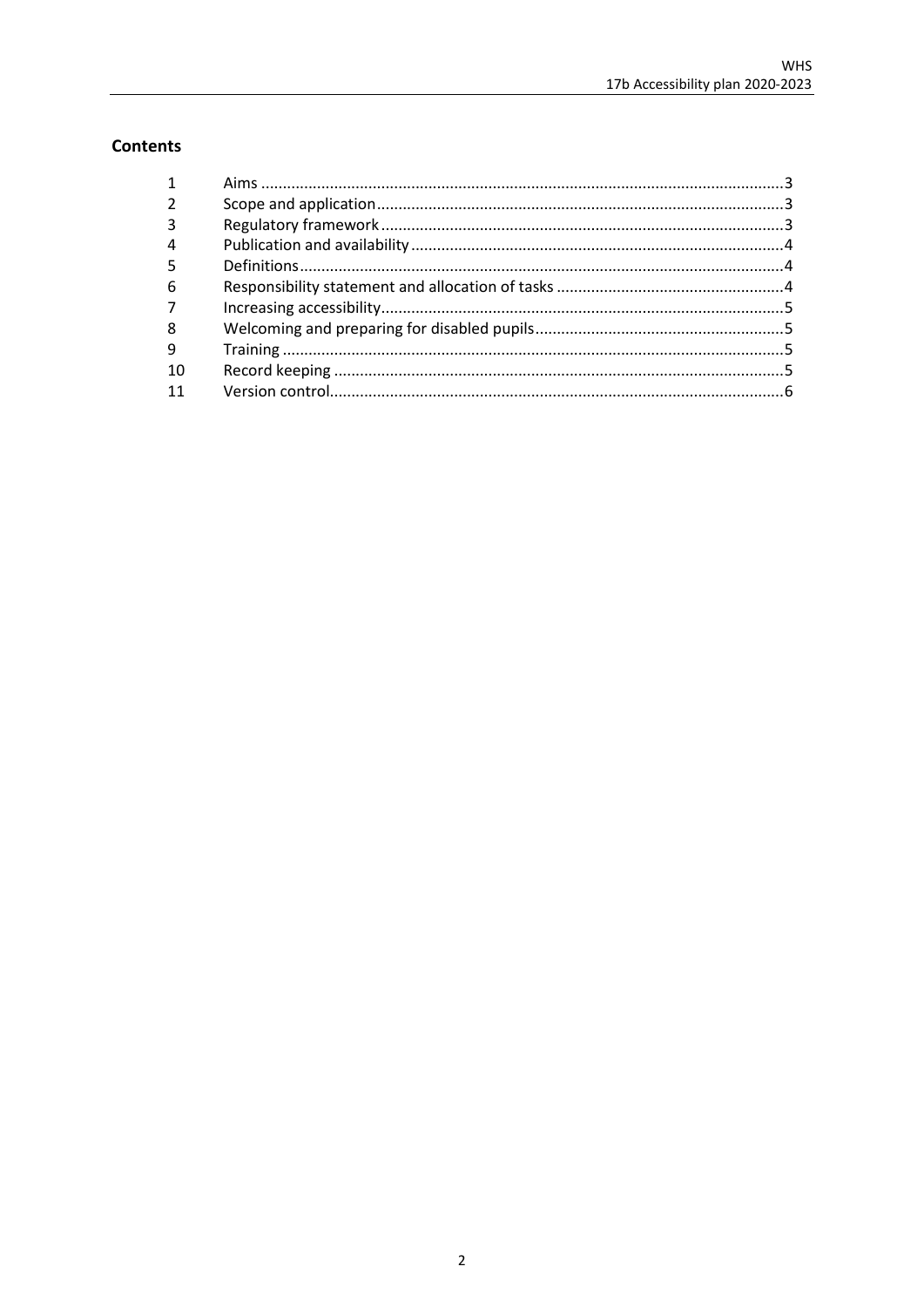#### <span id="page-2-0"></span>1 **Aims**

- 1.1 This is the accessibility plan of Westbury House School
- 1.2 The aims of this accessibility plan are to set out the School's plans for:
	- 1.2.1 increasing the extent to which disabled pupils can participate in the School's curriculum
	- 1.2.2 improving the physical environment of the School for the purpose of increasing the extent to which disabled pupils are able to take advantage of education and benefits, facilities or services provided or offered by the School; and
	- 1.2.3 improving the delivery to disabled pupils of information which is readily accessible to pupils who are not disabled.

#### <span id="page-2-1"></span>2 **Scope and application**

- 2.1 This accessibility plan applies to the whole School including the Early Years Foundation Stage (**EYFS**).
- 2.2 This accessibility plan covers the three-year period from November 2020 to November 2023.

#### <span id="page-2-2"></span>3 **Regulatory framework**

- 3.1 This accessibility plan has been prepared to meet the School's responsibilities under:
	- 3.1.1 Equality Act 2010
	- 3.1.2 Education (Independent School Standards) Regulations 2018
	- 3.1.3 *Statutory framework for the Early Years Foundation Stage* (DfE, September 2021)
	- 3.1.4 Education and Skills Act 2008
	- 3.1.5 Data Protection Act 2018 and General Data Protection Regulation (GDPR); and
	- 3.1.6 Childcare Act 2006 (updated 2018).
- 3.2 This accessibility plan has regard to the following guidance and advice:
	- 3.2.1 [The Equality Act 2010 and schools \(DfE, May 2014\)](https://www.gov.uk/government/uploads/system/uploads/attachment_data/file/315587/Equality_Act_Advice_Final.pdf)
	- 3.2.2 [What equality law means for you as an education provider: schools \(Equality and](https://www.equalityhumanrights.com/sites/default/files/what_equality_law_means_for_you_as_an_education_provider_schools.pdf)  [Human Rights Commission, April 2014\).](https://www.equalityhumanrights.com/sites/default/files/what_equality_law_means_for_you_as_an_education_provider_schools.pdf)
- 3.3 The following School policies, procedures and resource materials are relevant to this accessibility plan:
	- 3.3.1 equal opportunities policy
	- 3.3.2 policy on special educational needs and learning difficulties
	- 3.3.3 risk assessment policy for pupil welfare
	- 3.3.4 health and safety policy
	- 3.3.5 admissions policy.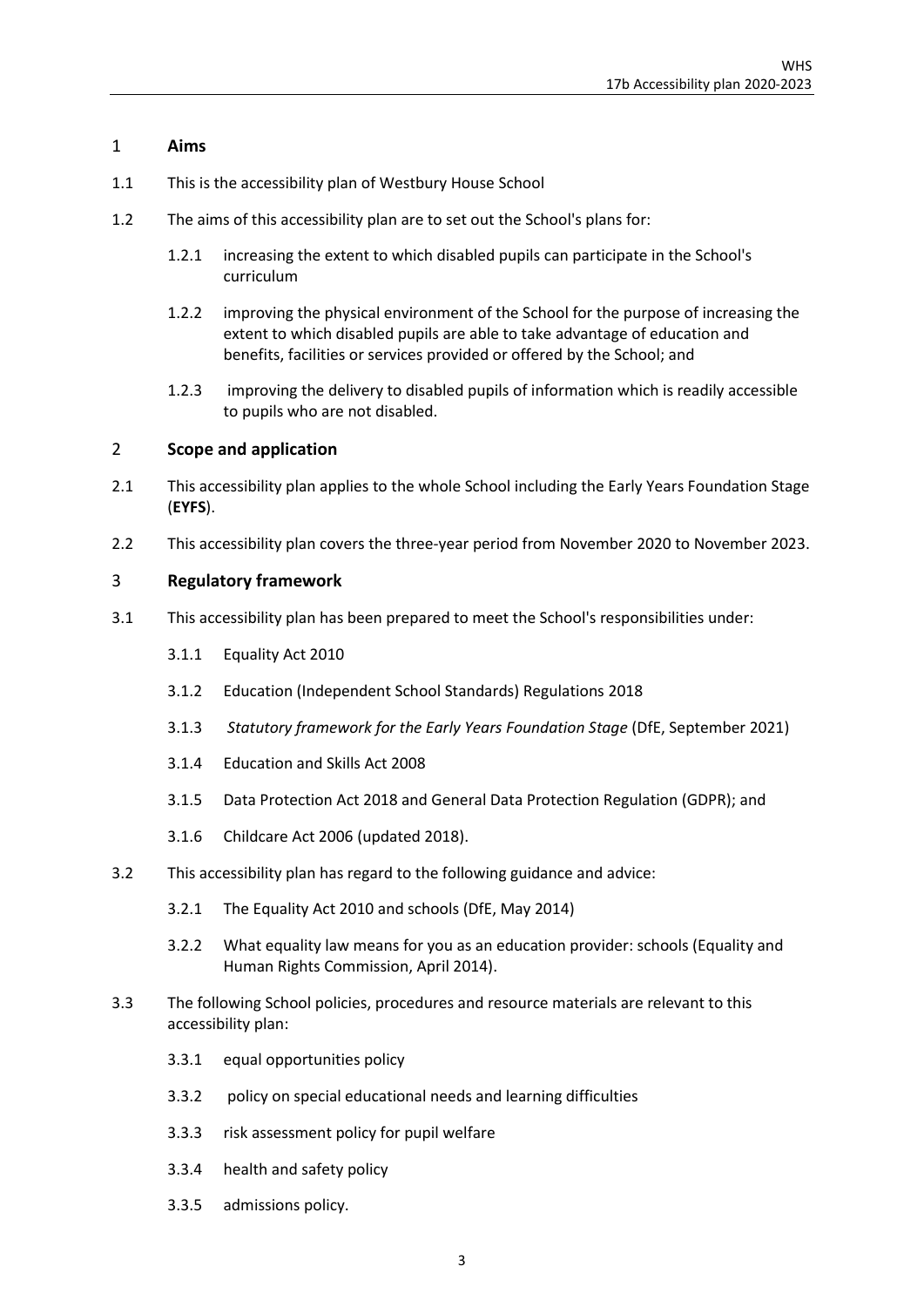#### <span id="page-3-0"></span>4 **Publication and availability**

- 4.1 This accessibility plan is published on the School website.
- 4.2 This accessibility plan is available in hard copy on request.
- 4.3 This accessibility plan can be made available in large print if required.

#### <span id="page-3-1"></span>5 **Definitions**

- 5.1 Where the following words or phrases are used in this policy:
	- 5.1.1 References to **working days** mean Monday to Friday, when the School is open during term time. The dates of terms are published on the School's website.

#### <span id="page-3-2"></span>6 **Responsibility statement and allocation of tasks**

- 6.1 The Proprietor has overall responsibility for all matters which are the subject of this accessibility plan.
- 6.2 To ensure the efficient discharge of its responsibilities under this accessibility plan, the Proprietor has allocated the following tasks:

| <b>Task</b>                                                                                                                                                      | <b>Allocated to</b> | When / frequency of review            |  |
|------------------------------------------------------------------------------------------------------------------------------------------------------------------|---------------------|---------------------------------------|--|
| Keeping the accessibility plan<br>up to date and compliant with<br>the law and best practice                                                                     | Kris Beel, SENCo    | As required, and at least termly      |  |
| Monitoring the<br>implementation of this<br>accessibility plan, relevant risk<br>assessments and any action<br>taken in response and<br>evaluating effectiveness | Kris Beel           | As required, and at least termly      |  |
| Maintaining up to date records<br>of all information created in<br>relation to the policy and its<br>implementation as required by<br>the GDPR                   | Kris Beel           | As required, and at least termly      |  |
| Seeking input from interested<br>groups (such as pupils, staff,<br>parents) to consider<br>improvements to this<br>accessibility plan                            | Kris Beel           | As required, and at least<br>annually |  |
| Formal annual review                                                                                                                                             | Proprietor          | Annually                              |  |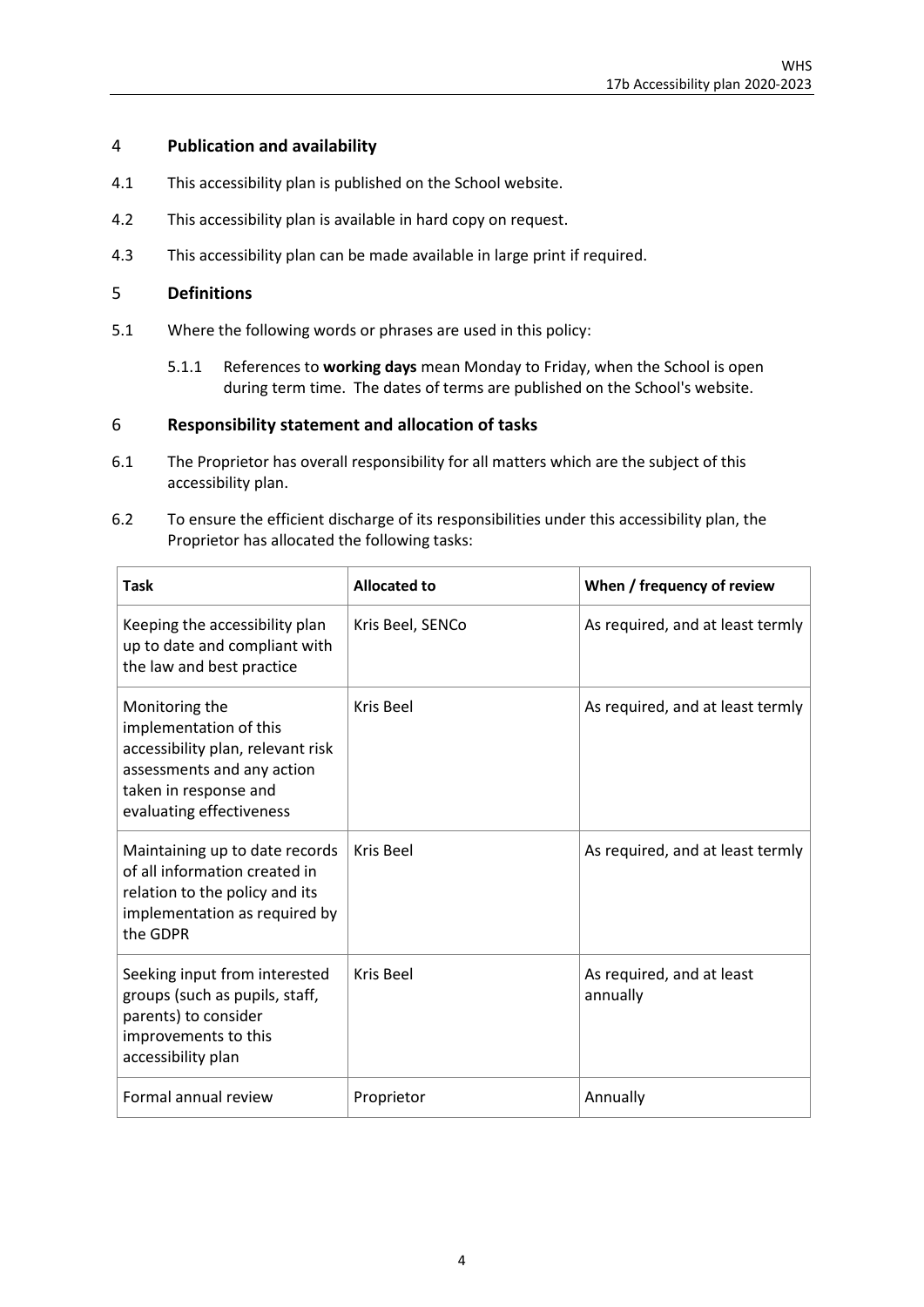## <span id="page-4-0"></span>7 **Increasing accessibility**

- 7.1 The School plans, over time, to improve and increase the accessibility of provision in the following areas:
	- 7.1.1 the extent to which disabled pupils can participate in the school curriculum
	- 7.1.2 the physical environment of the School to increase access to education by disabled pupils; and
	- 7.1.3 the delivery of information to pupils, staff, parents and visitors with disabilities.
- 7.2 Attached are three action plans relating to the above. These will be reviewed as and when necessary. In preparing these action plans, the Proprietor has had regard to the need to allocate adequate resources for their implementation.
- 7.3 There will be a full review of the accessibility plan in November 2023 when a new accessibility plan will be produced to cover the next three years.

#### <span id="page-4-1"></span>8 **Welcoming and preparing for disabled pupils**

- 8.1 Where it is practicable to make reasonable adjustments to enable a prospective pupil to take up a place at the School and to satisfy the current admissions criteria, the School is committed to providing those reasonable adjustments.
- 8.2 Where the School agrees to provide additional services, such as learning support, charges may be made at a level that reasonably reflects the cost to the School of providing that service, unless such services are made as reasonable adjustments in accordance with the duty placed on schools by the Equality Act 2010 when such services may be provided as auxiliary aids and services.
- 8.3 In order to meet the needs of disabled pupils, the School requires full information. The School will ask all applicants for admission to the School to disclose whether they have received any learning support, have had an educational psychologist's report or have any disability or other condition of which the School should be aware.
- 8.4 In assessing the pupil or prospective pupil, the School may need to take advice and require assessments as appropriate. The School will be sensitive to any issues of confidentiality.

#### <span id="page-4-2"></span>9 **Training**

- 9.1 The School ensures that regular guidance and training is arranged on induction and at regular intervals thereafter so that staff and volunteers understand what is expected of them by this policy and have the necessary knowledge and skills to carry out their roles.
- 9.2 The level and frequency of training depends on role of the individual member of staff.
- 9.3 The School maintains written records of all staff training.

#### <span id="page-4-3"></span>10 **Record keeping**

- 10.1 All records created in accordance with this policy are managed in accordance with the School's policies that apply to the retention and destruction of records.
- 10.2 The records created in accordance with this policy may contain personal data. The School has a number of privacy notices which explain how the School will use personal data about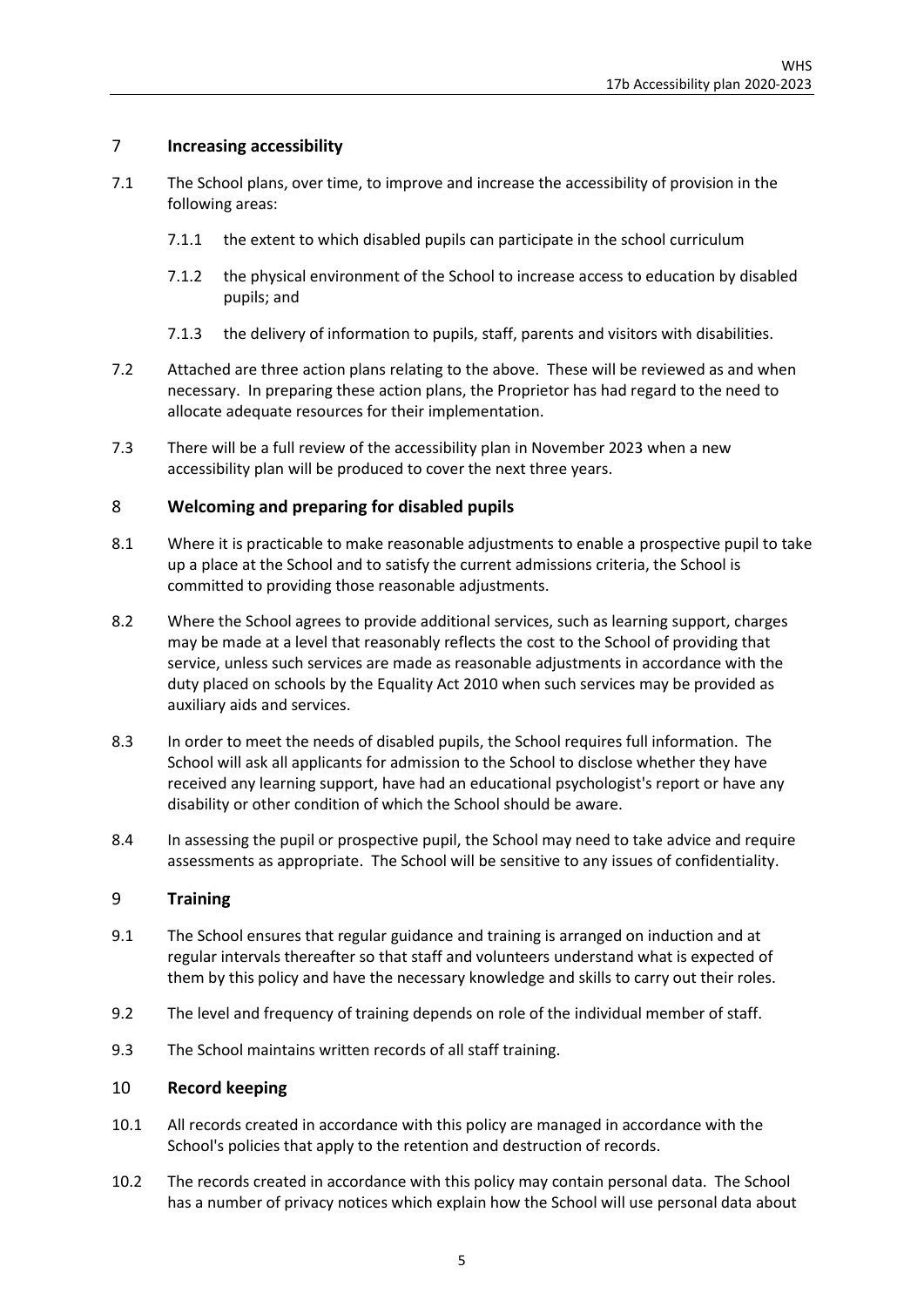pupils and parents. The privacy notices are published on the School's website. In addition, staff must ensure that they follow the School's data protection policies and procedures when handling personal data created in connection with this policy. This includes the School's [• data protection policy and information security policy].

## <span id="page-5-0"></span>11 **Version control**

| Date of adoption of this plan     | November 2020 |
|-----------------------------------|---------------|
| Date of last review of this plan  | November 2021 |
| Date for next review of this plan | Annually      |
| Plan owner (SENCo)                | Kris Beel     |
| Plan owner (Proprietor)           | Amit Mehta    |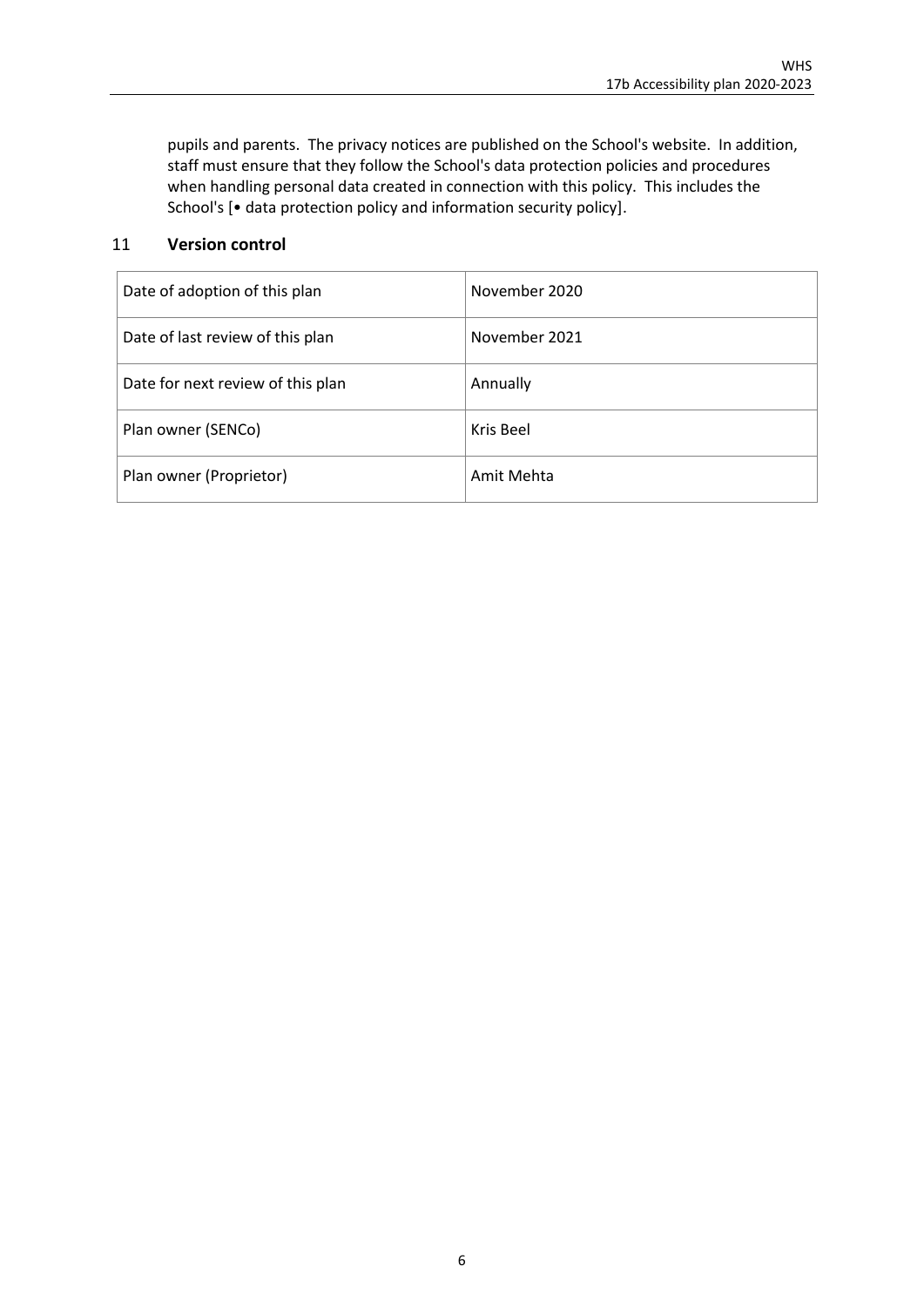## **Increasing the extent to which disabled pupils (including SEN or SpLD) can participate in the school curriculum**

|                    | <b>Targets</b>                                                                                         | <b>Strategies &amp;</b><br>resources                                                                                                  | <b>Outcome</b>                                                                                              | <b>Time frame</b> | Success criteria                                                                                                      |
|--------------------|--------------------------------------------------------------------------------------------------------|---------------------------------------------------------------------------------------------------------------------------------------|-------------------------------------------------------------------------------------------------------------|-------------------|-----------------------------------------------------------------------------------------------------------------------|
| Short term         | To enable staff to increase<br>their knowledge and<br>understanding of pupils with<br>SEN.             | Training                                                                                                                              | Staff confident in<br>providing appropriate<br>teaching and support for<br>pupils with additional<br>needs. | 1 year            | Positive impact seen in<br>pupil progress results for<br>pupils with SEN.                                             |
| Medium term        | To improve the delivery of<br>multisensory lessons.                                                    | Auditing teaching<br>and learning to<br>pupils with SEND<br>within the<br>classroom through<br>lesson observation<br>and appraisal.   | Greater access to the<br>curriculum and more<br>interesting lessons for all<br>pupils                       | 1-2 years         | Multisensory lessons<br>evident and greater<br>understanding<br>demonstrated by pupils<br>with SEN.                   |
| <b>Medium Term</b> | To improve posture, balance,<br>strength, and flexibility for<br>specific children with SPD or<br>DCD. | Providing specialist<br>OT sessions or yoga<br>lessons and<br>equipment (such as<br>mats, bands, ropes,<br>and body balance<br>ball). | Pupils are calmer and<br>more open to learning.                                                             | 1-2 years         | Common practice to see<br>embedded OT sessions.<br>Pupils feel relaxed and in<br>the right state of mind to<br>learn. |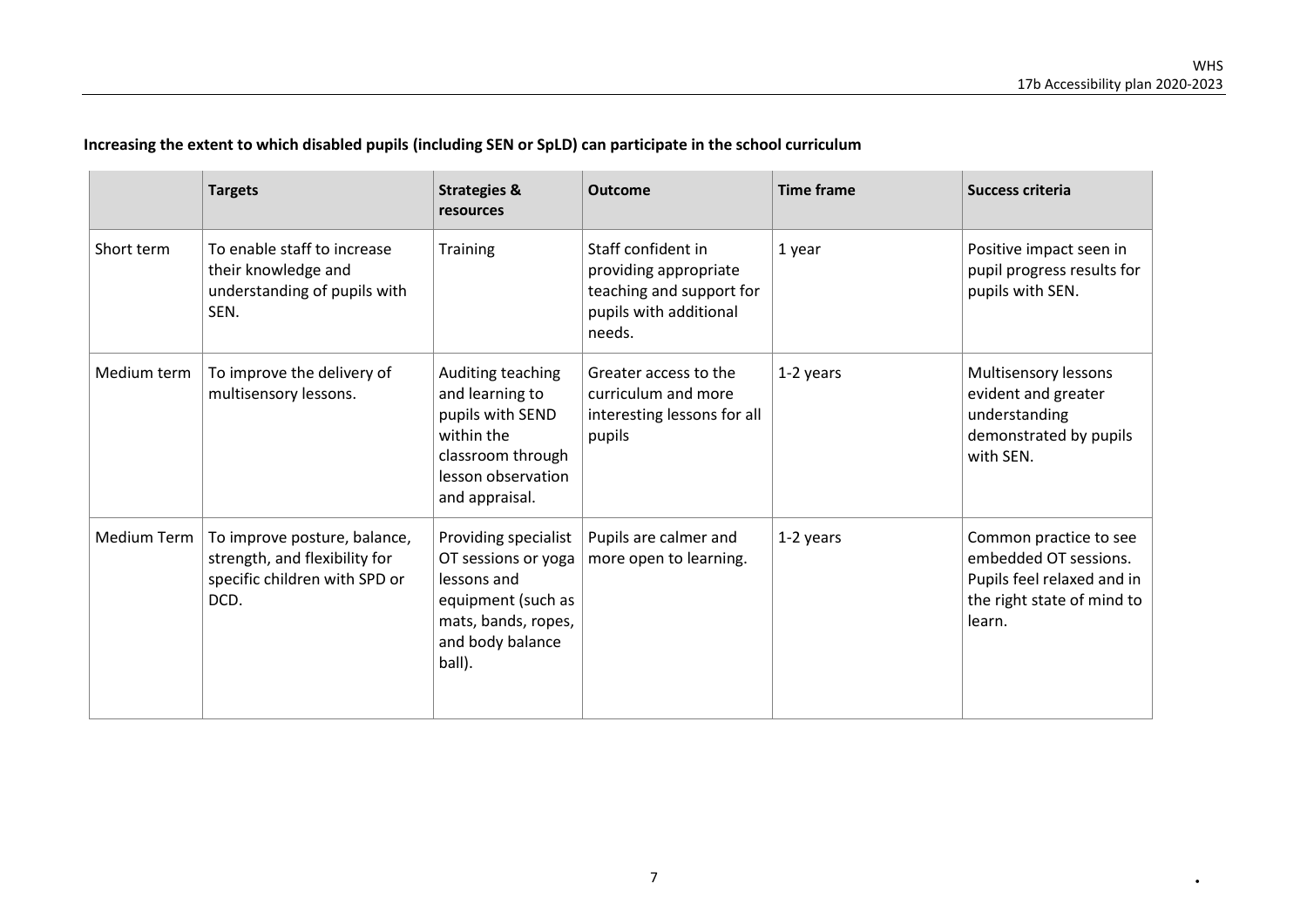| <b>Medium Term</b> | To improve typing skills for<br>specific children who have<br>difficulties with handwriting. | Introduction of<br><b>Nessy Typing</b><br>programme.<br>From Y5 facilitate<br>pupils' use of a<br>keyboard for long<br>pieces of writing in<br>the classroom.                                                                                                                         | Reduction of levels of<br>stress for pupils who find<br>written work challenging.             | 1-2 years | Improved and extended<br>written work.                                                                                                                            |
|--------------------|----------------------------------------------------------------------------------------------|---------------------------------------------------------------------------------------------------------------------------------------------------------------------------------------------------------------------------------------------------------------------------------------|-----------------------------------------------------------------------------------------------|-----------|-------------------------------------------------------------------------------------------------------------------------------------------------------------------|
| <b>Medium Term</b> | To improve mindfulness and<br>wellbeing in the classroom                                     | Use of: Meditation<br>and Brain gym.<br><b>ELSA interventions</b><br>to teach children<br>about strategies to<br>reduce anxiety<br>(especially around<br>the $11+$ ), anger<br>management,<br>friendship etc<br>Member of staff to<br>attend mindfulness<br>training/ELSA<br>training | Pupils have techniques<br>they are confident to use<br>to ensure engagement<br>with learning. | 1-2 years | Pupils report and are<br>noticeably better<br>prepared for external<br>examinations such as<br>$11 +$ .<br>PASS analysis suggests<br>improved pupil<br>wellbeing. |
| Medium Term        | To improve attention and<br>concentration of pupils in<br>lessons.                           | Introducing<br>strategies linked to<br>'Zones of<br>Regulation'.                                                                                                                                                                                                                      | Staff understand the<br>concept and purpose of<br>Zones of Regulation.                        | 2 years   | Improved concentration<br>demonstrated by all<br>pupils.                                                                                                          |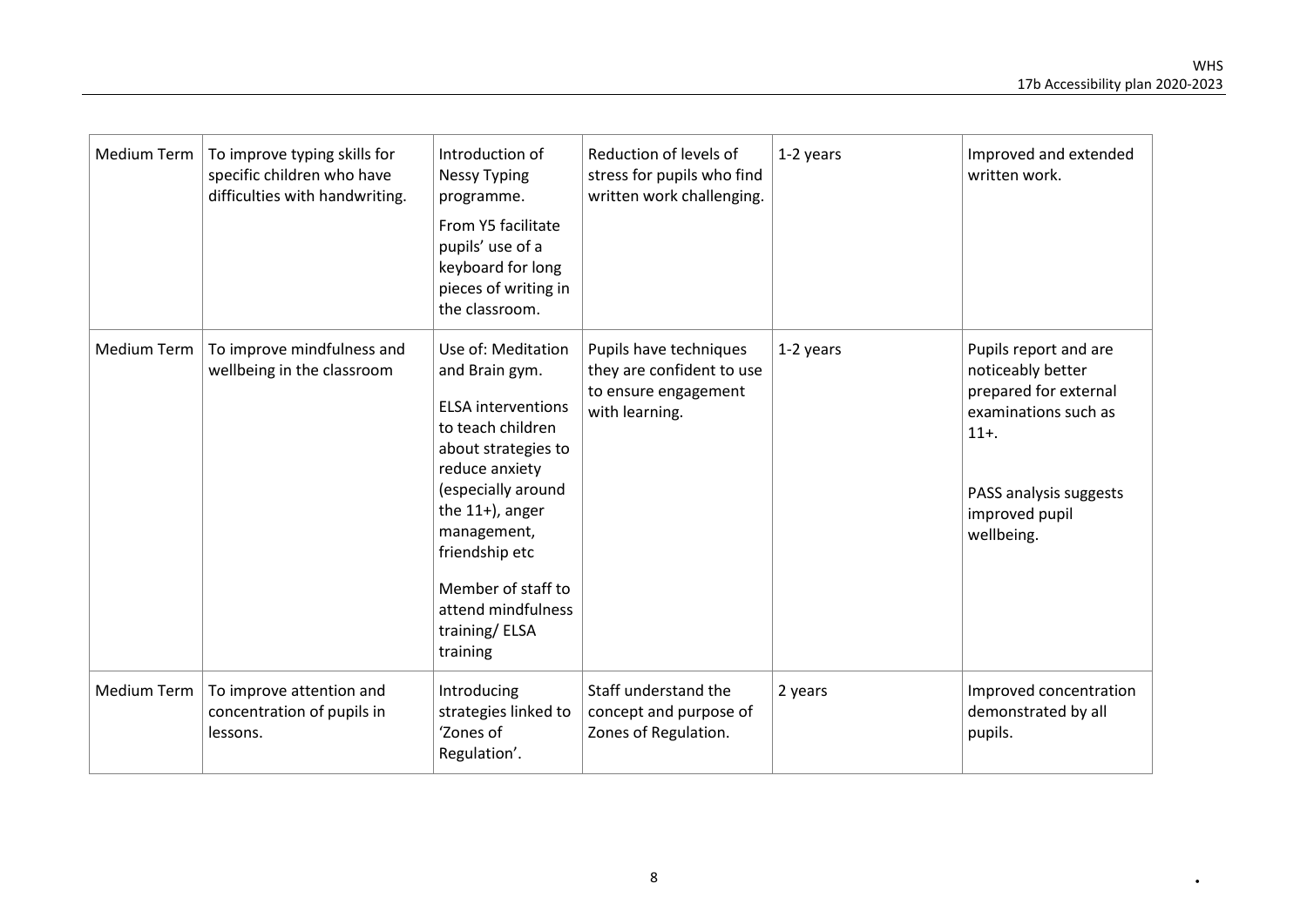**Reviewed by** Clare King, Headmistress

**Date reviewed** November 2020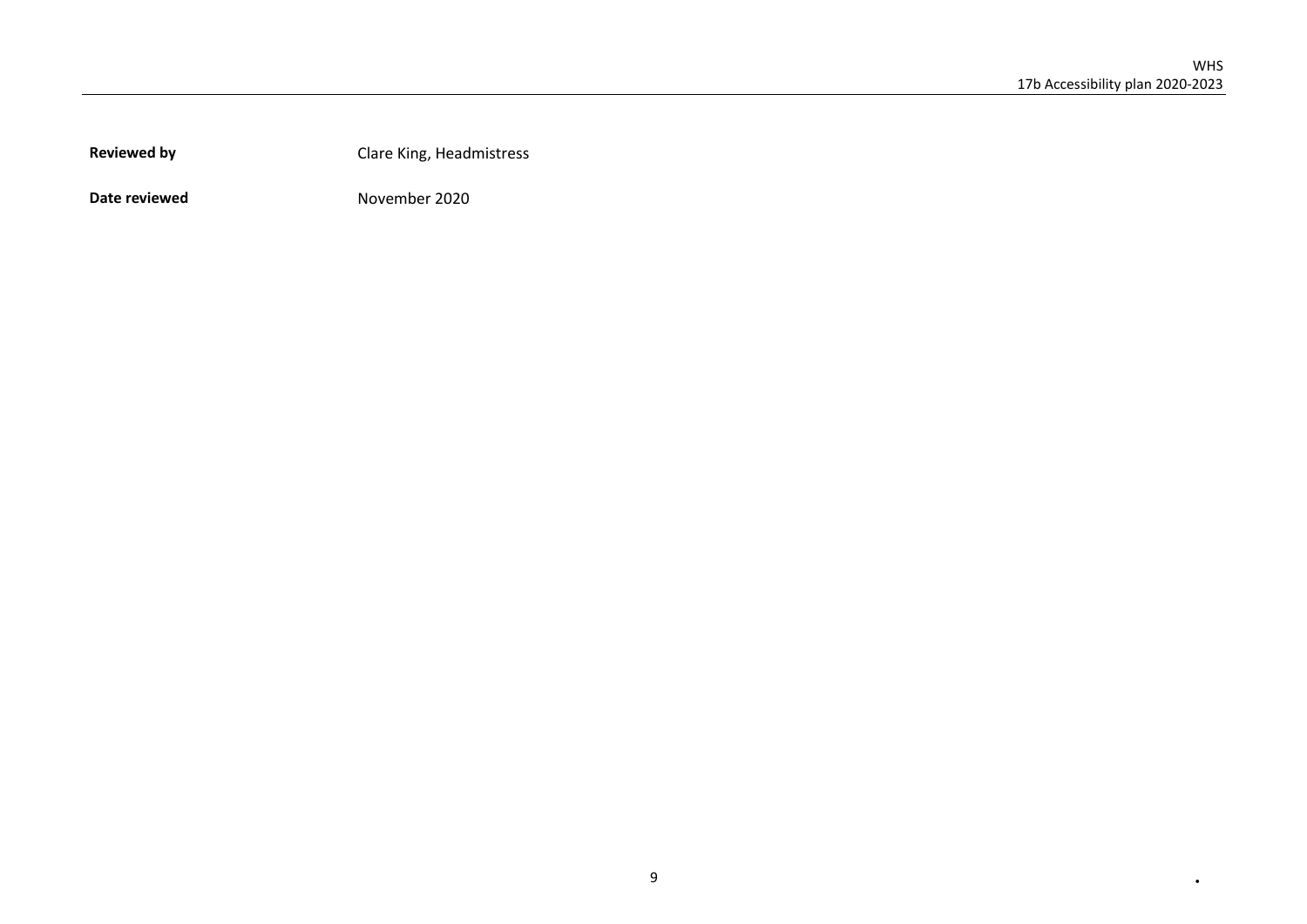|             | <b>Targets</b>                                                                                                                                                                                      | <b>Strategies</b>                                               | Outcome                                                                                                       | <b>Time frame</b> | <b>Success criteria</b>                                                                                |
|-------------|-----------------------------------------------------------------------------------------------------------------------------------------------------------------------------------------------------|-----------------------------------------------------------------|---------------------------------------------------------------------------------------------------------------|-------------------|--------------------------------------------------------------------------------------------------------|
| Short term  | To improve mindfulness and<br>wellbeing for specific children<br>in the school with emotional<br>difficulties.                                                                                      | Creation of a<br>'calming area'.                                | Pupils have a specific<br>area they feel<br>comfortable going to, to<br>take a sensory or<br>emotional break. | 1 year            | Pupils are able to utilise<br>strategies provided by<br>the school to regulate<br>their own wellbeing. |
| Medium term | To ensure the physical<br>environment (including<br>outdoor area & Nursery) is not<br>confusing or disorientating for<br>pupils with additional needs<br>such as autism or epilepsy, for<br>example | Consider décor,<br>signage and<br>acoustics of the<br>building. | The school environment<br>is calm and welcoming<br>for pupils with additional<br>sensory needs.               | 2-3 years         | Pupils with additional<br>sensory needs do not feel<br>overwhelmed or<br>overloaded.                   |
| Long term   | Provide access to upper storey<br>classrooms if at all practicable.                                                                                                                                 | Research cost of<br>stairlift and ability<br>to widen doors.    | Ability for pupils with<br>physical disabilities to<br>access most areas of the<br>school.                    | 3 years           | Improved access to<br>educational facilities.                                                          |

# **Improving the physical environment of the school to increase access to education by disabled pupils (including SEN or SpLD)**

**Reviewed by** Clare King, Headmistress

**Date reviewed** November 2021